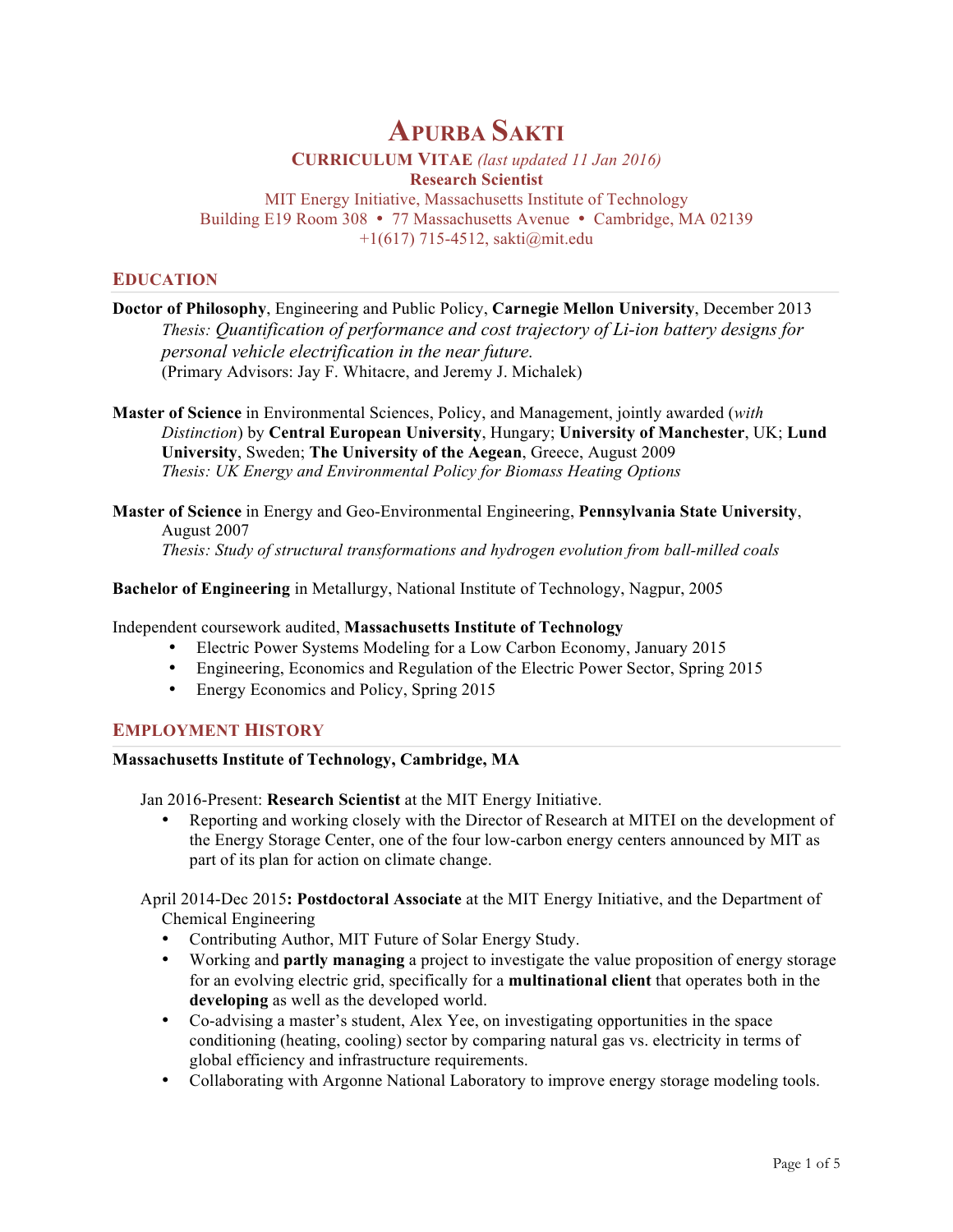- **Guest lecturer**, Integrated Chemical Engineering I, on techno-economic aspects of energy storage.
- Helping faculty and other colleagues understand techno-economic aspects of energy storage. A recent piece on Tesla's Powerwall was published on MITEI website's front page.

#### **Carnegie Mellon University, Pittsburgh, PA: August 2009-December 2013,** Graduate Research Assistant

- Conducted research with the **Design Decisions Laboratory**, Vehicle Electrification Group and the Materials for Electrochemical Storage.
- Research picked up by the **New York Times** and a **startup company** is currently using my research.
- Collaborated closely with Argonne National Laboratory
- Volunteer organizer at The Battery Show, Novi, MI-world's largest battery conference.
- Member of Scientists and Engineers for America (SEA), CMU chapter

## **American Council for an Energy Efficient Economy, Washington, DC: June 2010-Aug 2010, and June 2011-Aug 2011**, Independent Contractor.

• Provided consultation on battery technology and helped with the section on batteries in their Green Book. Published an ACEEE Fact Sheet on li-ion batteries.

# **Tyndall Center for Climate Change Research, Manchester, UK: Nov 2008-Jul 2009**, Graduate

Research Assistant, Supergen Bioenergy Consortium

- Investigated the potential of biomass as an alternative to fossil fuels for heating applications in the UK
- Performed background calculations to facilitate the determination of suitable locations for biorefinery plants in Germany, Spain, Netherlands and Denmark.

### **United Nations Development Programme, Zagreb, Croatia: Jun 2008-Sept 2008,** Intern, Removing Barriers to Energy Efficiency Project, Environmental Governance Programme (GREEN)

• Contributed by providing recommendations for the implementation of energy efficiency technologies and measures in Croatian residential and service sectors.

### **Center for Climate Change and Sustainable Energy Policy, Budapest, Hungary: Nov 2007-May 2008**, Intern, Residential Monitoring to Decrease Energy Use and Carbon **Emissions in Europe (REMODECE) Project.**

• Temporarily in charge of the national level analysis. Collected data from households on electricity consumption of various appliances and contributed in the national electricity saving potential analysis.

# **Pennsylvania State University, University Park, PA: Aug 2005-Aug 2007**, Graduate Research

Assistant

• Conducted research at the Energy Institute (EI) on hydrogen production and storage

## **Indian Institute of Technology, Madras, India: May-Aug 2003, May-Aug 2004, Nov-Dec 2004**, Intern

- Worked at the Dept. of Metallurgical and Materials Engineering, and Dept. of Chemistry
- Initiated equipment setup for flow field study in Proton Exchange Membrane Fuel Cells and synthesized carbon nanotubes catalytically for application as supports for anode materials in Direct Methanol Fuel Cells.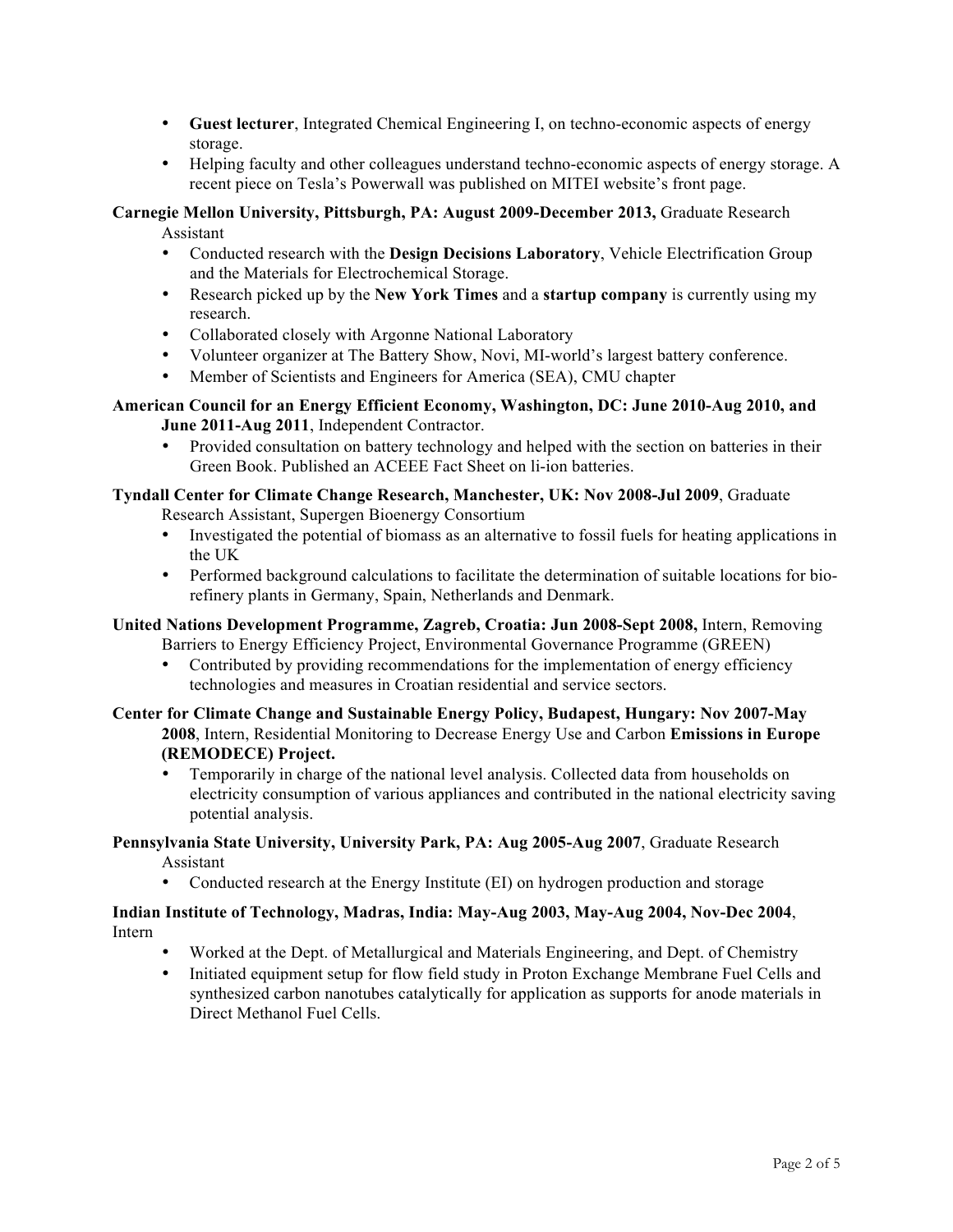# **AWARDS AND HONORS**

- Project manager for a capstone- course on Assessing Federal Drug Administration's Risk Evaluation and Mitigation Strategies that won the Stephen Omer Lee Award for the outstanding project course for 2011, 2012.
- Honorable Mention Technical Poster, 23rd Annual International Pittsburgh Coal Conference, Pittsburgh, 2006
- Center for Environmental Chemistry and Geo-Chemistry (CECG) PSU Fellowship, 2006
- Personality Award, Annual Gathering 'Metvista', NIT Nagpur, 2005
- Best Technical Paper No.2 in Mechanical Engineering, Annual Tech-Fest at IIT, Delhi, 2004
- Best Technical Paper No.3 in the Metallurgy/Materials Engineering, Annual Tech-Fest at IIT, Roorkee, 2004

**SOFTWARE:** (in order of competency): Apple OS, Microsoft OS, Microsoft Office, Battery Design Studio, MATLAB, GAMS, Stata, Visual Basic

**SKILLS:** Engineering design; Project management; Battery systems modeling; Energy storage markets and regulations; Optimization; Decision-making under uncertainty; Process-based cost modeling; Life Cycle Assessment, Hydrogen production and storage; Policy analysis; Coal; Hindi (fluent); Bengali (fluent); Assamese (fluent); Spanish (beginner).

## **EXTRACURRICULAR /LEADERSHIP/COMMUNITY SERVICE**

- Panelist at the launch of **MITEI's Center for Energy Storage** during the Annual Research Conference, announced as part of MIT's plan for action on climate change. Only non-faculty member of the panel, October 2015.
- Panelist, "**Energy Storage: The Silver Bullet?**" 10<sup>th</sup> Annual Tufts Energy Conference, Boston, February 2015
- Session Chair for Energy, Environmental, and Economic Analysis, ASME (American Society of Mechanical Engineers)  $12<sup>th</sup>$  Fuel Cell Science, Engineering, & Technology Conference, Boston, September 2014.
- Volunteer at Animal Rescue League, Pittsburgh, PA with over 75 hours of service, 2011 present.
- Director of Community Services, Rotary Club, VNIT Chapter, India, 2003-05

## **TEACHING EXPERIENCE**

- **Guest lecturer**, Integrated Chemical Engineering I, on techno-economic aspects of energy storage.
- Carnegie Mellon University: Project manager for a capstone- course on Assessing Federal Drug Administration's Risk Evaluation and Mitigation Strategies that won the Stephen Omer Lee Award for the outstanding project course for 2011, 2012.
- Pennsylvania State University: Teaching Assistant for EGEE-101: Introduction to Energy and the Environment.

# **PUBLICATIONS/PRESENTATIONS/OTHER OUTREACH**

#### **Peer reviewed publications**

[19] **Sakti, A**., Azevedo, I, Fuchs, E.R.H, Gallagher, K.G, Michalek, J.J., Whitacre, J.F. 2015. "A new framework for technology forecasting: A case of Li-ion battery designs, cell costs, and pack costs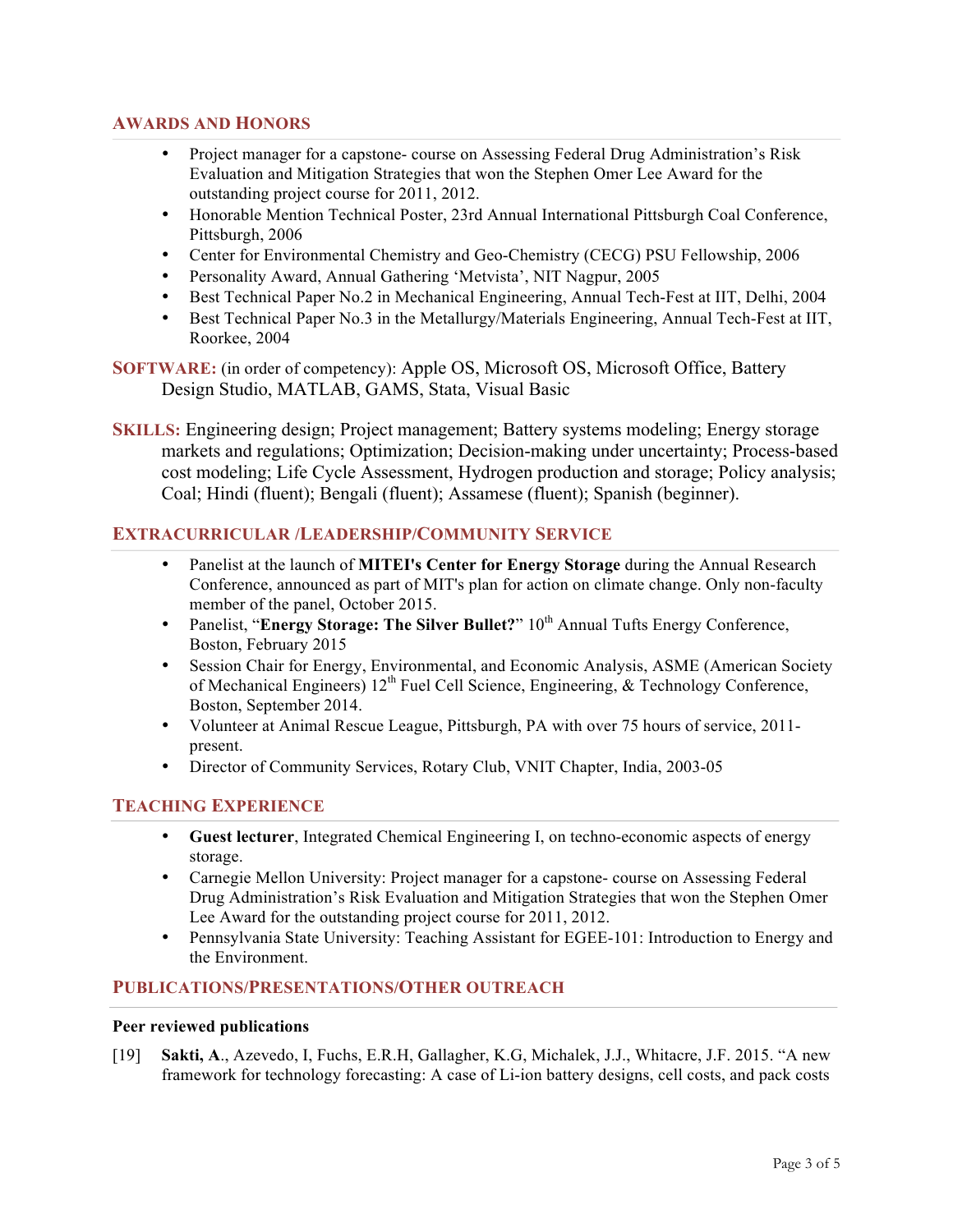for light-duty passenger vehicle electrification" submitted to the Proceedings of the National Academies of Sciences.

- [18] **Sakti, A.** *Contributing author* in the **The Future of Solar Energy**, An Interdisciplinary MIT study led by the MIT Energy Initiative and released in May 2015.
- [17] **Sakti. A.**, Michalek, J.J. Fuchs. E.R.H, and Whitacre, J.F. 2015, "A techno-economic analysis and optimization of Li-ion batteries for light-duty passenger vehicle electrification" Journal of Power Sources, 273, Pp. 966-980.
- [16] **Sakti, A**., Michalek, J.J., Chun, Sang-Eun, and Whitacre, J. F. 2013. "A validation study of Lithium-ion Cell Constant C-Rate Discharge Simulation with Battery Design Studio®", Int. J. of Energy Res., 37 (12), pp. 1562–68.
- [15] Burgess-Clifford, C.E, Narayanan, D.L., Van Essendelft, D.T., Jain, P., **Sakti, A.**, and Lueking, A.D. 2009. "The effect of calcination on reactive milling of anthracite as potential precursor for graphite production", Fuel Processing Technology, 90(12), pp. 1515-23.
- [14] Lueking, A.D., **Sakti, A**., Alvarez-Fonseca, D., and Wonderling, N, 2009, "Enhanced Oxidative Reactivity for Anthracite Coal via a Reactive Ball Milling Pretreatment Step", Energy Fuels, 23 (9), pp. 4318-24.
- [13] **Sakti, A.**, Wonderling, N.M., Burgess-Clifford, C.E., Badding, J.V., and Lueking, A.D., 2008, "Role of Carbon Order in Structural Transformations and Hydrogen Evolution Induced by Reactive Ball Milling in Cyclohexene", J. of Phy Chem. C. 112 (44), pp 17427-35.

### **Peer reviewed work in progress:**

- [12] **Sakti A**. et al., 2016, A techno-economic analysis of existing and emerging energy storage technologies for grid storage: A case study of Italy, work in progress
- [11] **Sakti A**., et al., 2016, An enhanced representation of electrochemical batteries in electrical power systems models, work in progress (in collaboration with Argonne National Laboratory)

#### **Other outreach:**

- [10] **Sakti, A.,** Miller, R.A., Brushett, F.R., 2015, What's cost got to do with it? An assessment of Tesla's Powerwall, **opinion piece published on the front page of the MIT Energy Initiative's website.**
- [9] **Sakti, A**. 2011. Factors that can contribute to Cost Reduction of Lithium-Ion Batteries for Personal Vehicles, ACEEE Fact Sheet.

## **Conference and invited presentations/talks:**

- [8] **Sakti A.** "Techno-economics of energy storage systems", October 2015, MIT Energy Initiative's Annual Research Conference.
- [7] **Sakti A.** (speaker) "Quantification of performance and cost trajectory of Li-ion battery designs for personal vehicle electrification in the near future", July 2014, National Renewable Energy Laboratory, Boulder, CO
- [6] **Sakti A.** (speaker) "Quantification of performance and cost trajectory of Li-ion battery designs for personal vehicle electrification in the near future", June 2014, ASME 12th Fuel Cell Science, Engineering, & Technology Conference, Boston, MA.
- [5] **Sakti A.** (speaker) "Quantification of performance and cost trajectory of Li-ion battery designs for personal vehicle electrification in the near future", Jan 2014, MIT Energy Initiative and Chemical Engineering, Cambridge, MA
- [4] **Sakti, A.** (speaker), Michalek, J.J. Fuchs, E., Whitacre, J.F., 2011, "Techno-Economic Analysis of Lithium-Ion Batteries for Personal Vehicle Electrification". Technology Management and Policy Conference, May 2011, State College, PA.
- [3] **Sakti, A.,** Michalek, J.J. Fuchs, E., Whitacre, J.F., 2011, "Techno-Economic Analysis of Lithium-Ion Batteries for Personal Vehicle Electrification". Climate and Energy Decision Making under Uncertainty, May 2011, Pittsburgh, PA. (poster)